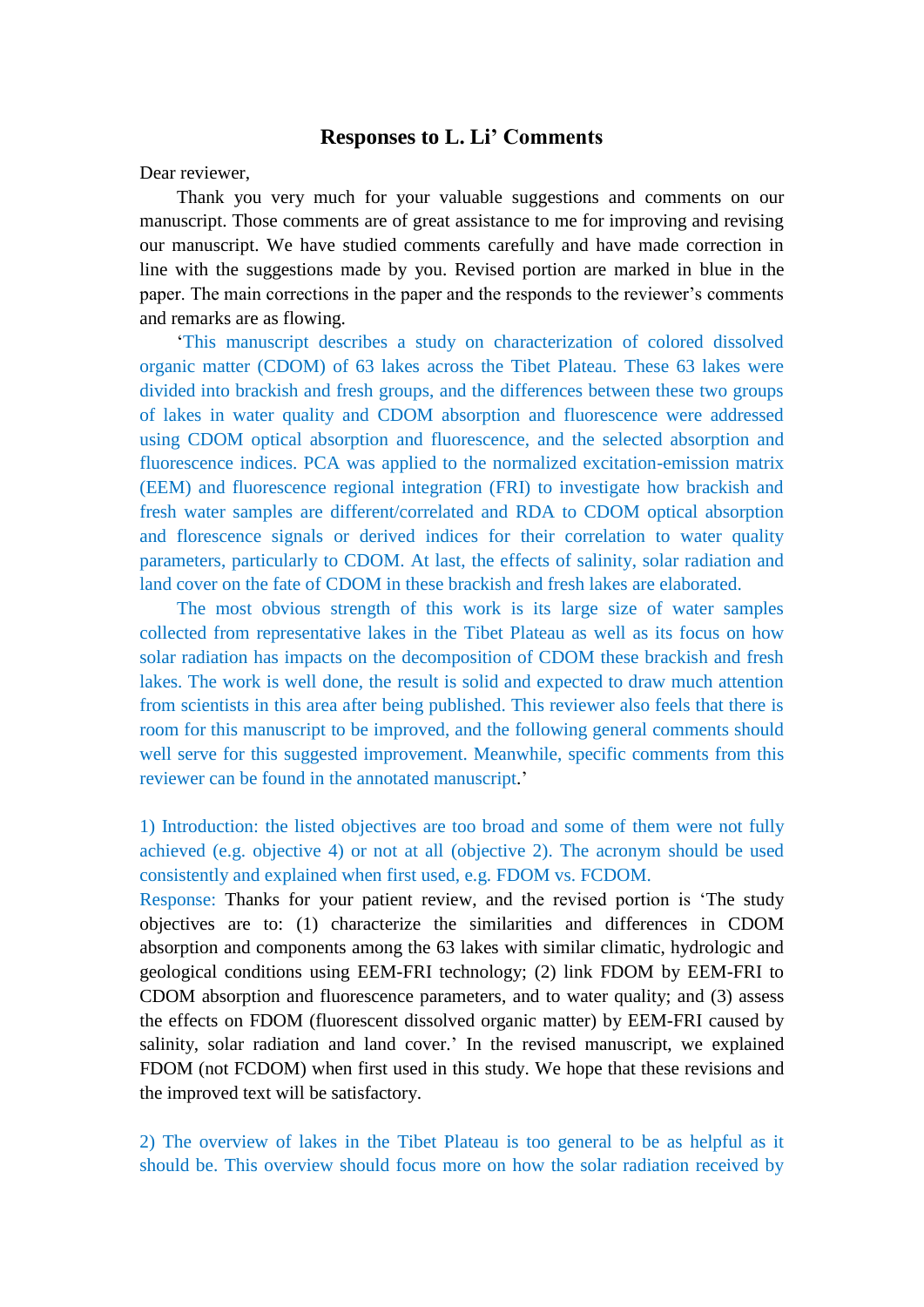the lake in the Tibet Plateau differs from those in low elevation regions of China, and how the elevation range of these lakes looks like. It is too late that elevation is described in section 3.1.

Response: Thanks for your instructive comments and suggestions. We have revised our manuscript according to your comments carefully as following 'The high elevation of Tibet Plateau was driven by the collision of Indian Ocean plate and Eurasian Plate. Lakes on the Tibet Plateau are typically formed by erosion and melting of glaciers, geological tectonic activity (fault and depression), barriers present on the land-surface, or due to melting on hot spots. More details about lake elevation can be found in Figure S1. Due to the low latitude and high altitude of the Tibet Plateau, there was a higher solar altitude resulting in a short optical path length before solar radiation reach the ground through the atmospheric layer. By comparison with other regions in China, Tibet Plateau is provided with some special characteristics, e.g., low atmospheric density (air is thin), low solid impurity content and water vapor, less cloud, good atmospheric transparency and low ozone concentration, etc. These make the refraction, scattering and absorption of solar radiation are greatly weakened, and solar radiation is enhanced. It also has more prolonged sunshine duration and sunny days in summer than other regions in China. Li et al. (2011) reported that Tibet Plateau has abundant solar energy resources, and the average annual solar radiation intensity reaches  $6000 - 8000$  MJ/m<sup>2</sup>, the highest in China and second worldwide after the Sahara Desert.' We hope that these revisions and the improved text will be satisfactory.

3) In the method and material section, some symbols are present abruptly without giving sufficient background e.g. SUVA, S, M, and HIX. Some indices are fully described, but the description is mingled with that of spectral measurement, e.g. FI. Field sampling and lab measurement should be described separately, e.g. section 2.2. Response: Thanks for your patient review. We revised the section 2.2 according to your suggestion, and the field sampling and lab measurement are described separately. Likewise, we added background of symbols (SUVA, S, M, HIX and FI), and separate the sections of measurement and parameters according to your suggestion in section 2.6 as following '

Helms et al. (2008) and Weishaar et al. (2003) showed that the absorption coefficient *a*(350) is seen as a proxy to characterize CDOM concentration. Weishaar et al. (2003) showed that UV absorption at 254 nm which was normalized to DOC concentration could be seen as a parameter called specific UV absorbance (SUVA254). SUVA<sub>254</sub> correlated strongly with CDOM aromaticity  $(r^2=0.97)$  when it was determined by 13C-nuclear magnetic resonance. Higher SUVA<sup>254</sup> values are related to allochthonous-dominated sources, having a higher percentage of DOC aromaticity and microbial-dominated substances in DOC; lower SUVA<sup>254</sup> values indicate the opposite (Spencer et al., 2012; Weishaar et al., 2003). M  $(E_{250} : E_{365})$  defined by the ratio of CDOM UV absorption at 250 nm and 365 nm could provide further insights into the average characteristics (chemistry, source, diagenesis) of CDOM than absorption values alone. Increasing M (E250:E365) values indicate a decrease in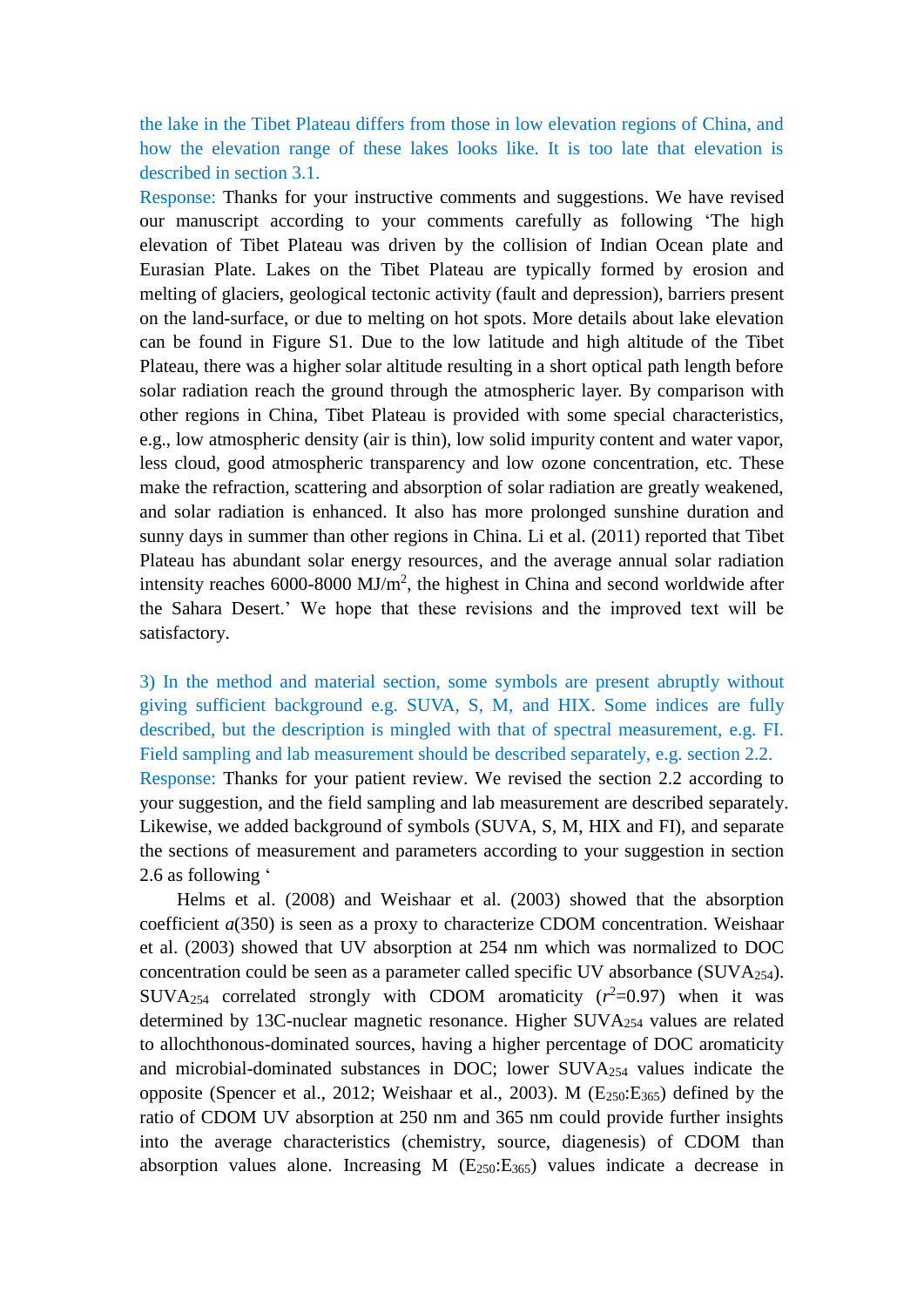aromaticity and molecular weight of CDOM (Helms et al., 2008; Wen et al., 2016). In addition to the above parameters, CDOM absorption spectral slopes (*S*) was used to semi-quantitatively describe the ratio of fulvic acids to humic acids in a sample (Weishaar et al., 2003). It was noted that *S* correlates strongly with molecular weight (MW) of isolates of fulvic acids but not humic acids (Helms et al., 2008). The spectral *S*275-295 (275–295 nm) was used to represent DOM molecular weight, with higher values signifying lower average molecular weights of DOC (Helms et al., 2008). Then *S*275-295 can be regarded as an indicator for terrestrial DOC percentage (Gonnelli et al., 2013).

The humification index (*HIX*) was calculated from fluorescence EEMs, as indices for the humification degree and DOM sources (Huguet et al., 2009; Zhang et al., 2010). Then the fluorescence indices *FI*<sup>370</sup> and *FI*<sup>310</sup> introduced by McKnight et al. (2001), were used to characterize CDOM source. More details of fluorescence parameters could be found in Table S2.'

We hope that these revisions and the improved text will be satisfactory.

4) Section 2.7 is weak, correlation analysis of EEM-FRI and regression mentioned in the result section should be briefly mentioned. The description of PCA and RDA should be provided, including what variables these methods were applied against, why PCA and RDA were used and what outputs were generated. Was PCA based on the variance-covariance or correlation matrix of EEM-FRI?

Response: Thank you for your valuable comments and suggestions. We have revised our manuscript according to your comments carefully, and then the details about Statistical analysis were added in revised manuscript.

'Statistical analyses were performed using the SPSS 16.0 (Statistical Program for Social Sciences). Regression and correlation analyses were conduct to examine the relationships between variations (φ*<sup>i</sup>* of EEM-FRI, *FI*<sup>370</sup> and *a*(350), *HIX* and *a*(350), DOC and *a*(254), DOC and *FI*<sub>370</sub>, DOC and φ<sub>V</sub>) among lakes. Statistical differences between variations were assessed with an independent samples *t*-test. Significance levels are reported as non-significant (NS)  $(p>0.05)$ , significant  $(*, 0.05>p>0.01)$  or highly significant  $(*, p<0.01)$ .

In order to assess variations in normalized cumulative volume  $\varphi_i$  by EEM-FRI among lakes, principal components analysis (PCA) based on correlation matrix of EEM-FRI was undertaken using CANOCO 4.5 (Microcomputer Power, Ithaca, NY, USA). Relationships between the CDOM absorption, EEM-FRI fluorescent components, the fluorescence indices (*FI*370, *FI*310 and *HIX*) and the water quality parameters were determined by redundancy analysis (RDA) in CANOCO 4.5 for window. CDOM spectroscopic indices (*a*(254), *a*(350), *S*<sub>275-295</sub>, SUVA<sub>254</sub>, M  $(E_{250}$ : $E_{365}$ ,  $FI_{310}$ ,  $FI_{370}$ ,  $HIX$  and  $\varphi_i$  (*i*=I, II, III, IV, V)) were selected as explanatory variables, and water quality parameters (DOC, Chl-a, TN, TP, salinity and turbidity) were were defined as species variables.  $\varphi_I$  was deleted due to large inflation factor (>20).' We hope that these revisions and the improved text will be satisfactory.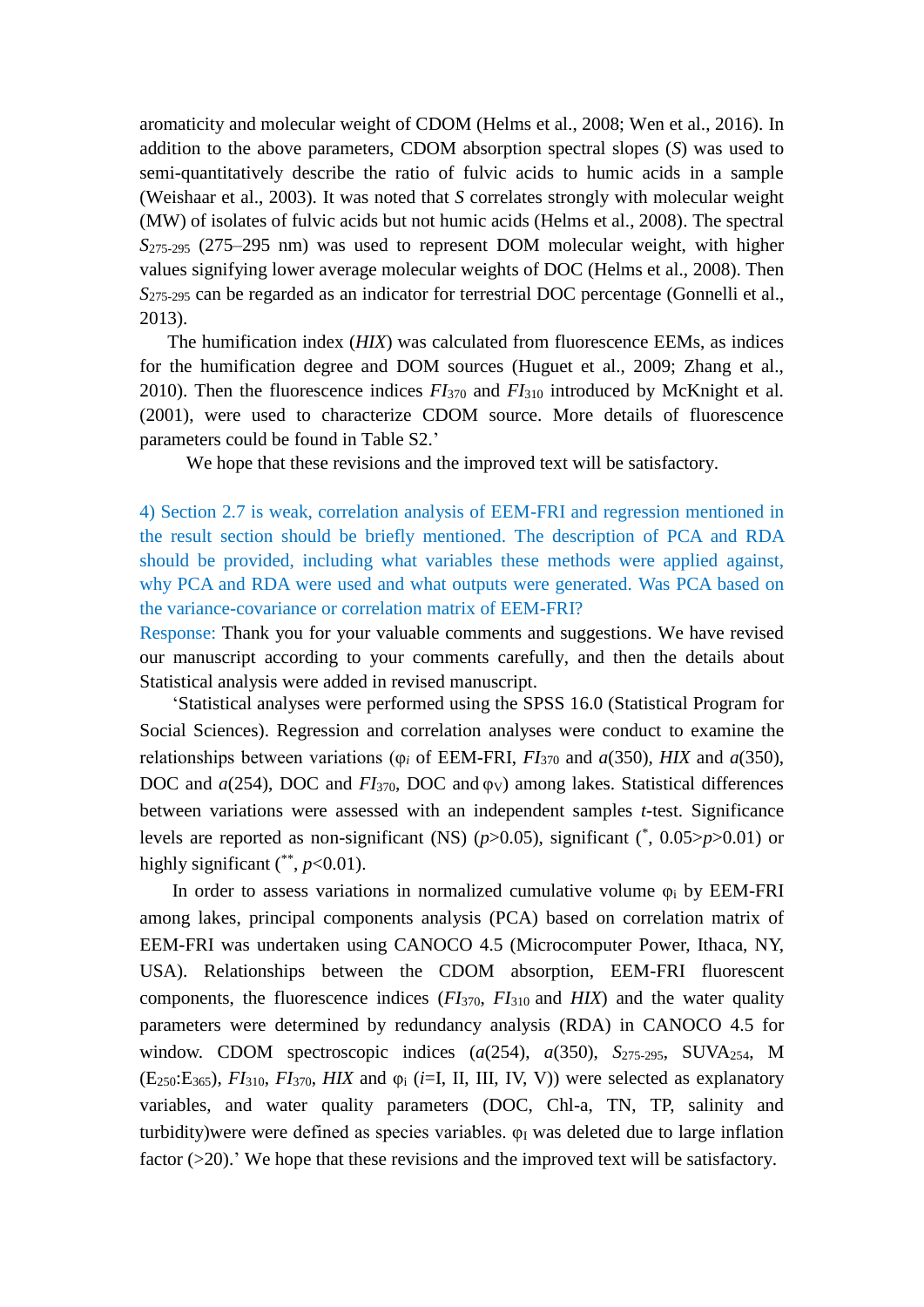5) The result section is a bit long, some sentences should be placed in the method section and others should be in the discussion section. The description in this section should be straightly focused on the results, and the following order of the description could be considered when the authors revise the manuscript: Water quality parameters, CDOM absorption, fluorescence indices, EEM-FRI and its correlation analysis, PCA of EEM-FRI, and RDA of CDOM absorption and fluorescence parameters along with water quality parameters.

Response: Thanks for your patient review. We have revised our manuscript according to your comments carefully. The following order of the description was revised as Water quality parameters, CDOM absorption, fluorescence indices, EEM-FRI and its correlation analysis, PCA. Then we revised the result section, and some sentences were modified in method section and others were moved to the discussion section according to your suggestion. To make this revised manuscript flowing to read, we have requested an editing company to modify the language in this manuscript. We hope that these revisions and the improved text will be satisfactory.

6) The discussion may just focus on the effects of salinity and solar radiation. The effect of land cover is relevant but it is not as important as the effects of salinity and solar radiation.

Response: Thank you for your valuable comments. we have revised the discussion section about the effect of land cover. The influence of land cover is relevant according to our results, and it not as important as the effects of salinity and solar radiation. Then we added these discussions in 4.3. We hope that these revisions and the improved text will be satisfactory.

7) The conclusion section should summary the major findings which are supported by the results and in line with the research objectives stated in the introduction section. Obviously, the conclusion section needs more effort to improve.

Response: The authors really thank for your instructive comments. We have revised conclusion section in line with the research objectives according to your comments carefully. We hope that these revisions and the improved text will be satisfactory.

8) As above mentioned, some specific comments relevant to the general comments can be found in the annotated manuscript along with some editorial comments. Most importantly, the language of this manuscript needs to be improved, particularly a lot of repeated and similar statements take too much space.

Response: Thanks for your patient review. We have used an editing company to modify the language in revised manuscript. We hope that these revisions and the improved text will be satisfactory.